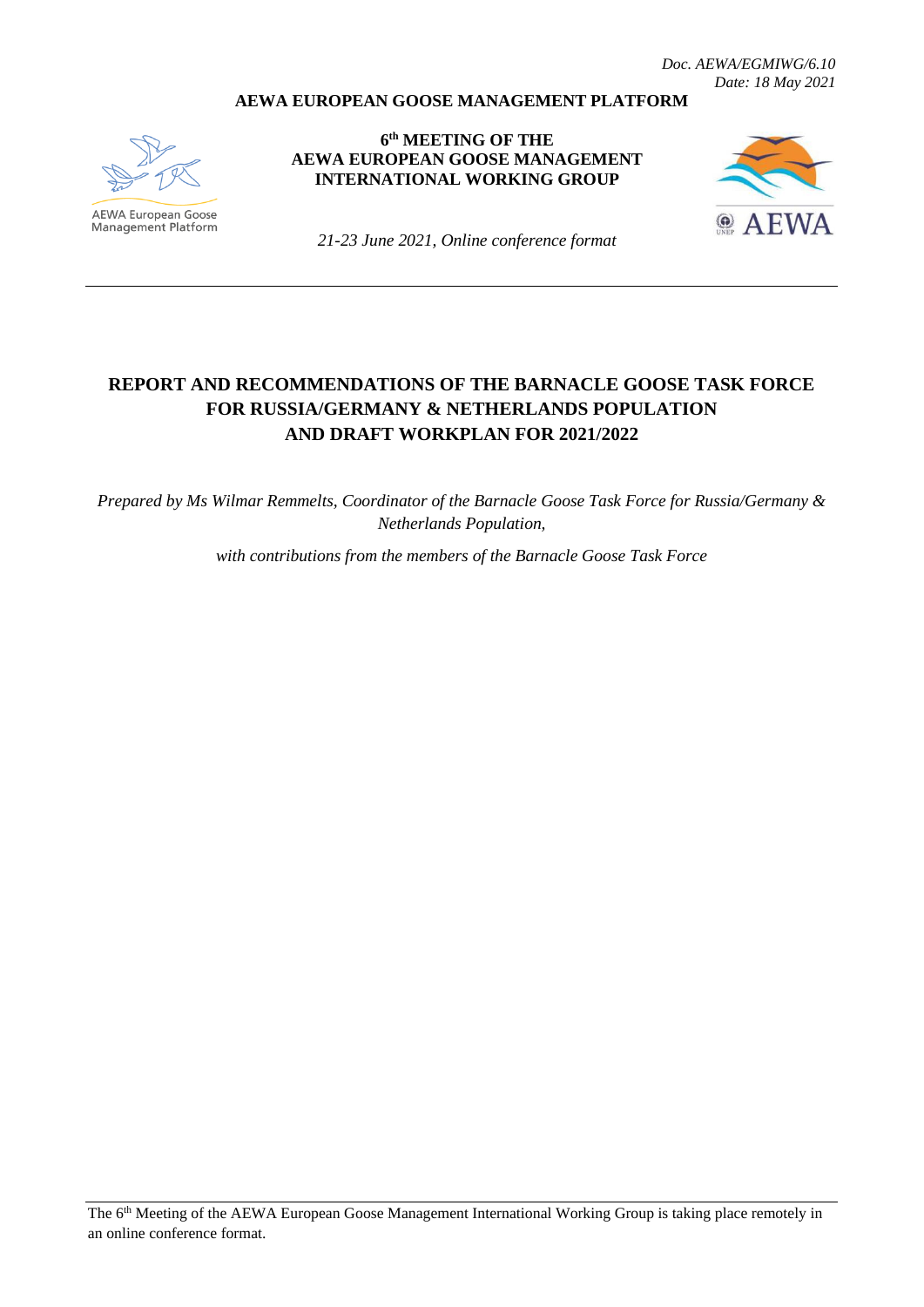# **Introduction**

At the 5<sup>th</sup> Meeting of the European Goose Management International Working Group (EGM IWG5) in June 2020, the Range States agreed on the establishment and Terms of Reference of two Task Forces – one for the Russia/Germany & Netherlands population and one for the E. Greenland, Svalbard & SW Scotland population of the Barnacle Goose.

The role of the Barnacle Goose Task Force (BG TF) is to:

- 1) Assist the EGM IWG in coordinating and catalysing the implementation of the ISSMP for the Barnacle Goose and its corresponding AFMP;
- 2) Assist the EGM IWG in stimulating and supporting Range States in the implementation of the ISSMP for the Barnacle Goose and its corresponding AFMP; and
- 3) Monitor and report on the implementation of these activities to the EGM IWG, as appropriate.

The ToR for the BG Task Force can be found [here.](https://egmp.aewa.info/sites/default/files/meeting_files/documents/AEWA_EGM_IWG_5_23_ToR_BG.pdf)

The BG TF for the Russia/Germany & Netherlands population is coordinated by Ms Wilmar Remmelts from the Netherlands. The BG TF has started operating as of October 2020.

# **1. Status of the Task Force Membership**

The full list of members is presented in Annex 1.

Currently, the Task Force has 21 members representing 8 countries, the European Commission, and 4 nongovernmental organisations.

#### **2. Meetings**

The meetings of the BG Task Force were held online (via GoToMeeting online platform) involving the Task Force Coordinator and members, together with the EGMP Secretariat and Data Centre.

Since the establishment of the BG TF, four meetings have been held in 2020 and 2021, as well as a joint meeting together with the Greylag Goose TF on cross-cutting matters.

- 1<sup>st</sup> Meeting of the BG TF on 5 October 2020
- 2<sup>nd</sup> Meeting of the BG TF on 27 November 2020
- 3<sup>rd</sup> Joint Meeting of the BG and GG TF on 5 February 2021
- 4 th Meeting of the BG TF on 18 March 2021
- 5 th Meeting of the BG TF on 22 April 2021

#### **3. Report of key activities and outcomes**

- **Workplan**
	- The BG Task Force has worked on developing the workplan for the Task Force itself, as well as the national workplans for each individual country. These workplans were discussed, crosscutting activities were identified, and the final table has been included in Annex 1 of the BG AFMP (Doc. AEWA/EGMIWG/6.14).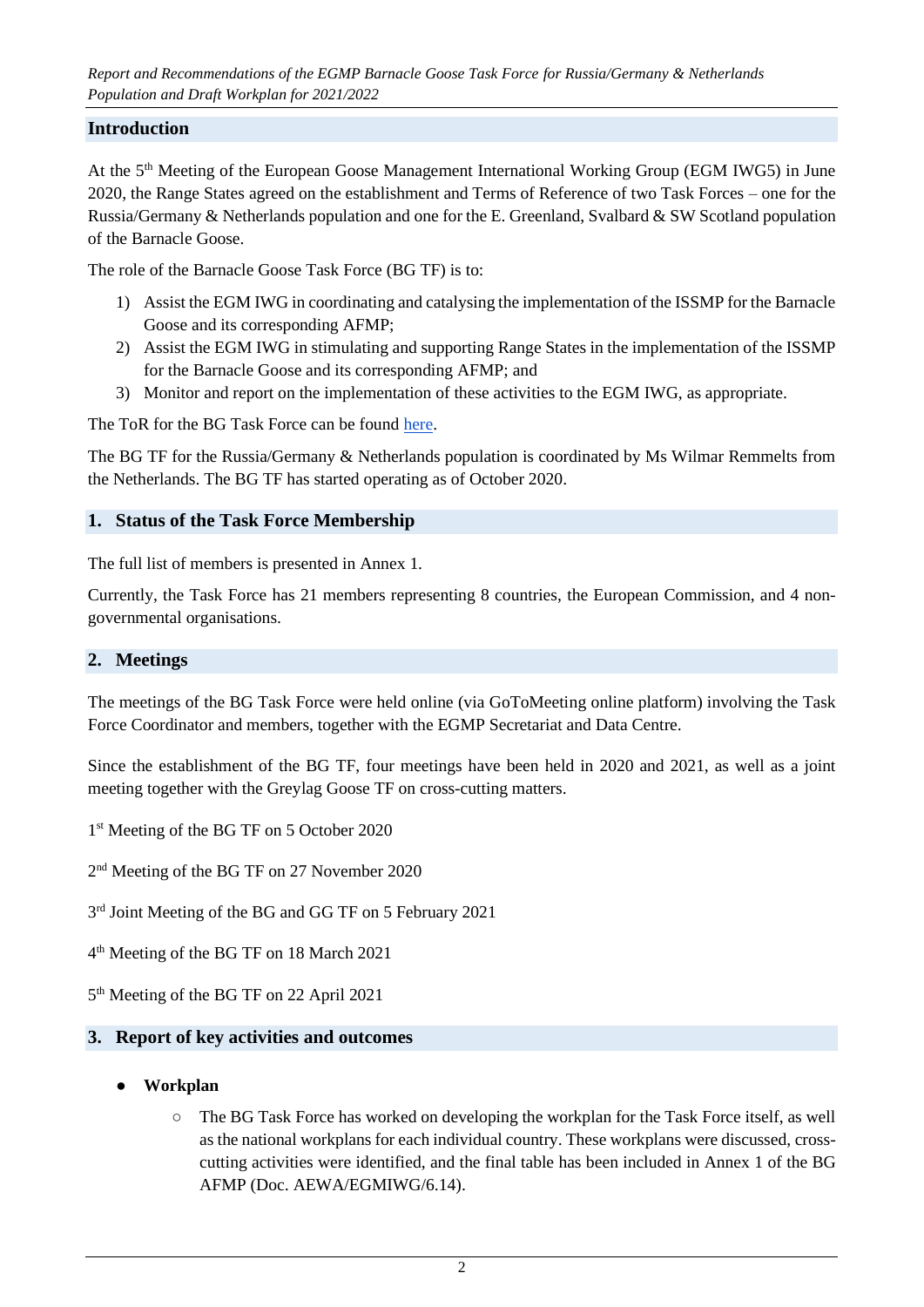○ It is foreseen that the BG Task Force will keep this workplan up to date, monitor and report on the progress of the activities.

# ● **Favourable Reference Values (FRVs)**

○ On several occasions, the status of the FRV-process was discussed as a stand-alone agenda item, providing Range States the opportunity to raise any outstanding issues or questions.

# ● **Data and monitoring needs**

○ *Planning of summer surveys in Scandinavia (GG MU1 and BG MU2)*

The Data Centre is planning to work with the Range States to identify the habitats where geese can be counted and estimate the national populations by stratified sampling. A rough plan and budget have been prepared while the funds for the project are yet to be secured. The work on the project will be conducted in the upcoming spring and summer months.

# ● **Thematic webinars for cross-cutting issues**

○ Together with the other EGMP Task Forces, the BG TF has agreed on the value of exchanging information through thematic webinars and to contribute to the organisation and implementation of these webinars.

# ● **Role of Communication**

○ The BG TF discussed and clarified its role, the role of the members and the opportunities for communication. Particularly the responsibility of each TF member to communicate the work of the EGMP on a national level.

# **Revision of documents submitted to EGM IWG6**

- To further increase the transparency in the process, the BG TF members have received and reviewed early drafts of the following documents, submitted to the EGM IWG6:
	- Early draft AFMP
	- Regular updates and results of the work on Box 1
	- Population Status and Assessment report
	- New format and process for EGMP National Reporting

# **4. Recommendations**

The BG TF would like to recommend the following to the EGM IWG:

- 1. Provision of German midwinter counts in January from 2017 onwards (now 4 years missing in the current assessment).
- 2. Expansion of summer counts in July in Germany (notably Schleswig-Holstein), to achieve full coverage of MU3.
- 3. Preferably timely provision and monthly resolution of derogation data, in order to be able to assign offtake to the respective Management Units, at least to some extent (not possible at all with only one figure per year), for the IPM.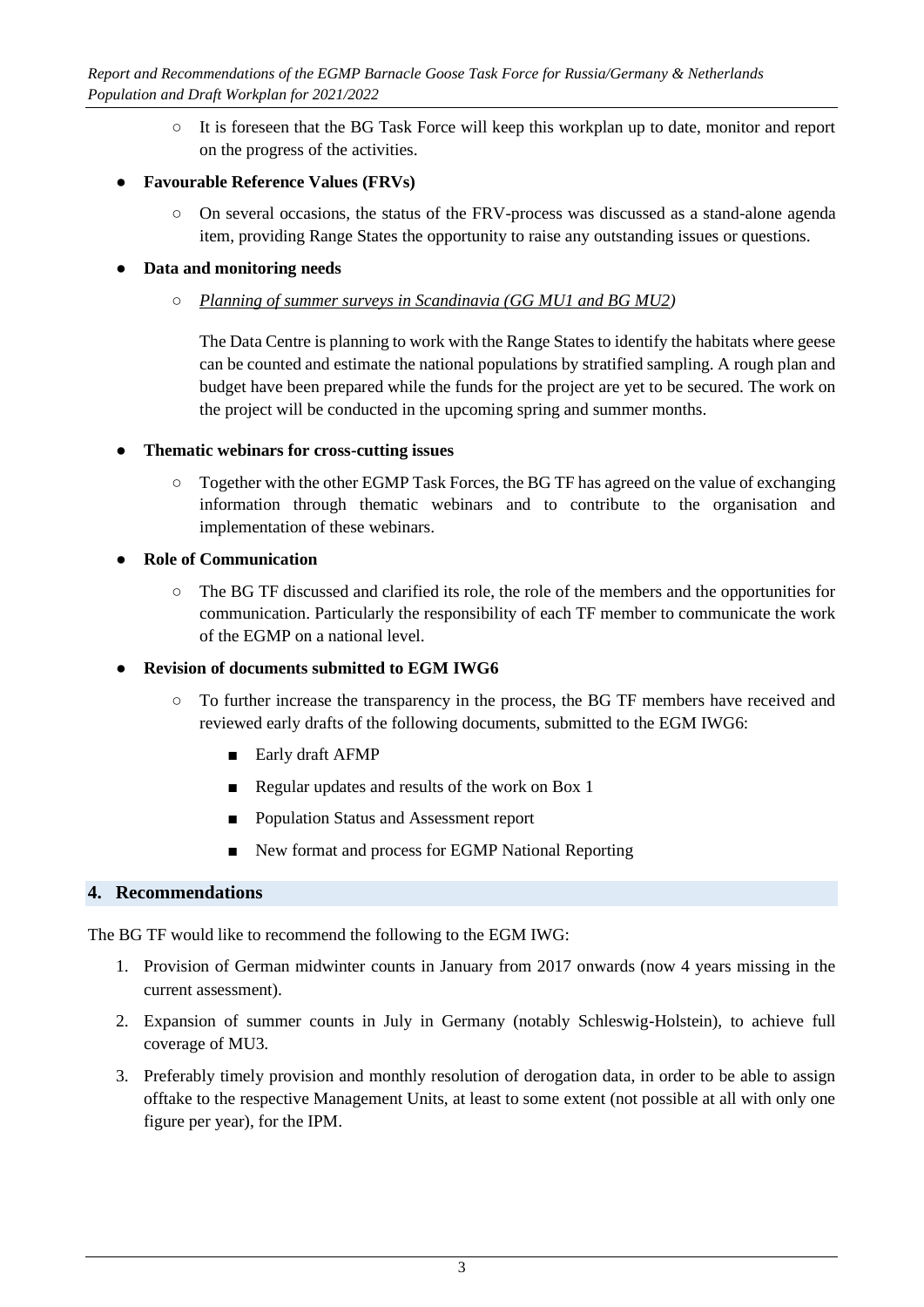# **5. Draft Workplan 2021/2022**

*Table 1. Draft Workplan for 2021/2022 of the Barnacle Goose Task Force for Russia/Germany & Netherlands Population* 

| <b>Actions from the ISSMP</b>                                                                                                                                                                                                                                                                                                                                                                                                                                                                                                                                                                                                    | <b>Priority</b>  | <b>Timescale</b> | <b>Barnacle Goose Task Force</b>                                                                                                                                                                                                                                                                                                                                                                                                                                                                                                                                                                              |
|----------------------------------------------------------------------------------------------------------------------------------------------------------------------------------------------------------------------------------------------------------------------------------------------------------------------------------------------------------------------------------------------------------------------------------------------------------------------------------------------------------------------------------------------------------------------------------------------------------------------------------|------------------|------------------|---------------------------------------------------------------------------------------------------------------------------------------------------------------------------------------------------------------------------------------------------------------------------------------------------------------------------------------------------------------------------------------------------------------------------------------------------------------------------------------------------------------------------------------------------------------------------------------------------------------|
| 2.3 Apply scaring and/or land management techniques to reduce<br>the attractiveness of sensitive areas to geese, monitoring the<br>implications of such local displacement for conflicts at wider scale<br>$[3]$                                                                                                                                                                                                                                                                                                                                                                                                                 | High             | Short / Rolling  | Exchange of experience (Agri TF also dealing with this)                                                                                                                                                                                                                                                                                                                                                                                                                                                                                                                                                       |
| 3.1. Reduce risk posed by goose migration to air safety through<br>operational measures such as radar surveillance [4]                                                                                                                                                                                                                                                                                                                                                                                                                                                                                                           | High             | Short / Rolling  | X                                                                                                                                                                                                                                                                                                                                                                                                                                                                                                                                                                                                             |
| 3.2 Establish an internationally coordinated programme to assess<br>agricultural damage including monitoring and assessment protocols                                                                                                                                                                                                                                                                                                                                                                                                                                                                                            | High             | <b>Short</b>     | Liaise with Agri TF and DC. Agri TF Coordinator update the BG TF,<br>exchange information                                                                                                                                                                                                                                                                                                                                                                                                                                                                                                                     |
| 3.3 Liaise with farmers affected by goose damages to reduce<br>agricultural conflicts                                                                                                                                                                                                                                                                                                                                                                                                                                                                                                                                            | High             | Short / Rolling  | X                                                                                                                                                                                                                                                                                                                                                                                                                                                                                                                                                                                                             |
| 4.2 Assess periodically, and report to the AEWA EGM IWG, the<br>cumulative impact of derogations (as well as hunting in Range<br>States in which derogation is not required) on the development of<br>the population, the likelihood of serious damage to agriculture and<br>risk to air safety and to other flora and fauna (including the Arctic<br>ecosystems), and the non-lethal measures taken to prevent<br>damage/risk, as well as the effectiveness of these. If necessary,<br>coordinate the derogation measures between Range States to avoid<br>risk to the population and to enhance effectiveness of the measures. | <b>Essential</b> | <b>Short</b>     | Ingunn Tombre: The Norwegian authorities do not assess the breeding<br>population in the Oslofjord area "naturally occurring". But some data exist<br>scattered in the few municipalities practicing derogation (based on the<br>Norwegian legislations; not population regulating tool, only for damage<br>prevention). With some effort this information can be collected. Discuss and<br>provide recommendations to EGM IWG on the coordination of derogation<br>measures between Range States - possibly be added to the agenda for a TF<br>meeting (once FRVs are submitted by the end of the year 2020) |
| 4.3 Improve effectiveness of derogation measures through<br>experimenting with different timing and methods and better<br>understanding the relative efficacy of lethal versus non-lethal<br>scaring techniques                                                                                                                                                                                                                                                                                                                                                                                                                  | High             | Medium           | Exchange / Coordinate                                                                                                                                                                                                                                                                                                                                                                                                                                                                                                                                                                                         |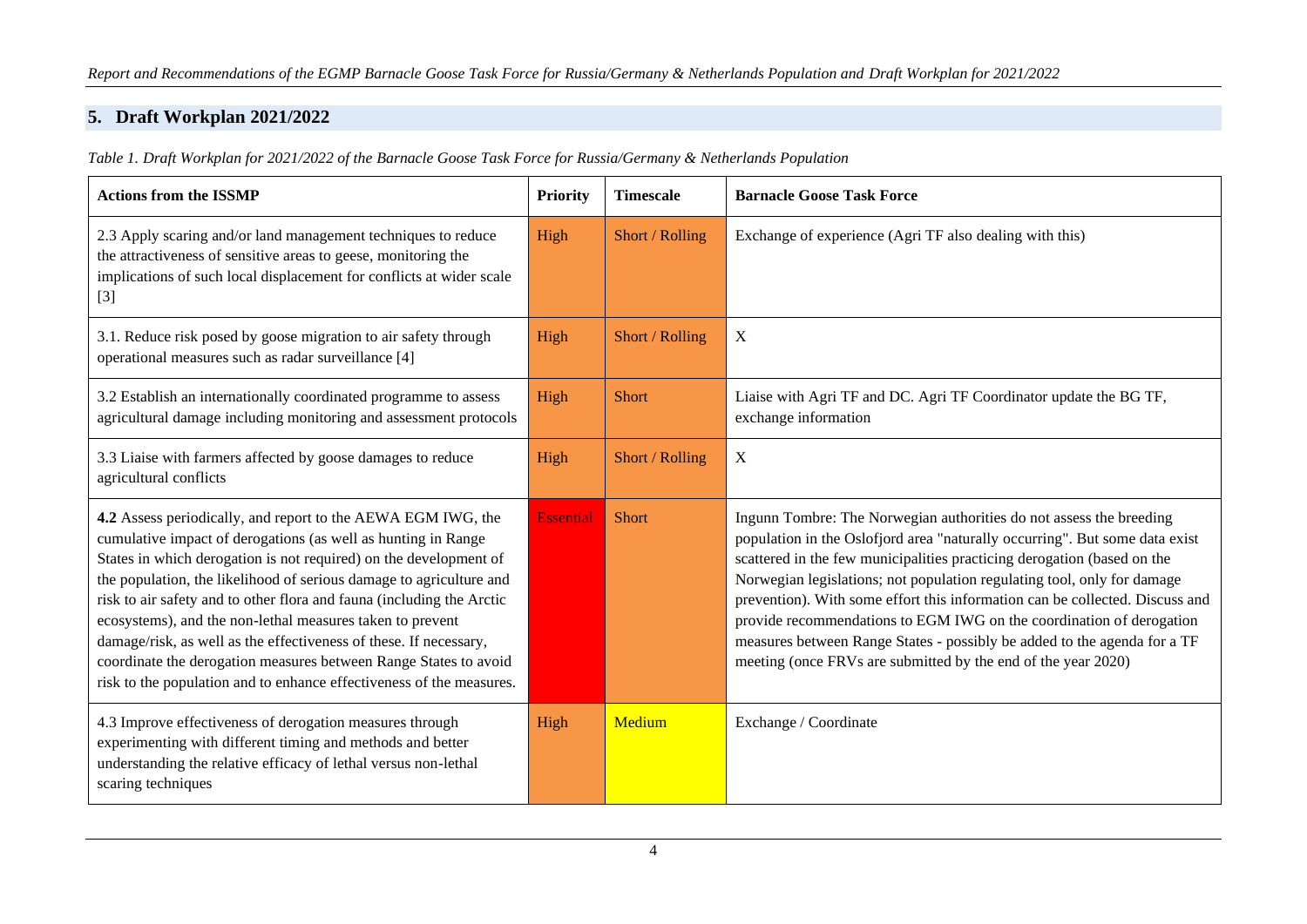| 4.4 Promote best practices of goose population adjustment<br>including timing to minimize damage and significant disturbance to<br>other species                                            | Medium           | Medium /<br><b>Rolling</b> | Exchange information and experience. Collate, summarise results (possibly<br>workshop, time + resources needed -                                              |
|---------------------------------------------------------------------------------------------------------------------------------------------------------------------------------------------|------------------|----------------------------|---------------------------------------------------------------------------------------------------------------------------------------------------------------|
| 4.6 Improve derogation shooting techniques to further reduce<br>crippling                                                                                                                   | Medium           | Long / Rolling             | Exchange information and experience. Collate, summarise results (possibly<br>workshop, time + resources needed) - liaise with PfG TF and share<br>information |
| A.1 Produce and update periodically, spatially explicit population<br>size estimates based on agreed international monitoring                                                               | <b>Essential</b> | Short / Rolling            | Consultation, support governments/national coordinators to deliver data -<br>monitoring plan                                                                  |
| A.2 Maintain an annually updated bag statistics database including<br>geese taken by any means (whether under derogations or, in those<br>Range States in which it is permissible, hunting) | <b>Essential</b> | Ongoing/<br><b>Rolling</b> | Consultation                                                                                                                                                  |
| A.3 Maintain a spatially explicit database on goose damage to<br>agriculture, other fauna and flora and fauna and risk to air safety                                                        | <b>Essential</b> | Medium/<br>Rolling         | Consultation                                                                                                                                                  |
| A.4 Collect demographic (mortality, reproduction, differential<br>migration and connectivity) data from an agreed representative<br>sampling framework across the range                     | High             | Short / Rolling            | Consultation                                                                                                                                                  |
| C.1 Develop and implement a communication strategy and plan                                                                                                                                 | Medium           | Short / Rolling            | Not a priority, but can share relevant information                                                                                                            |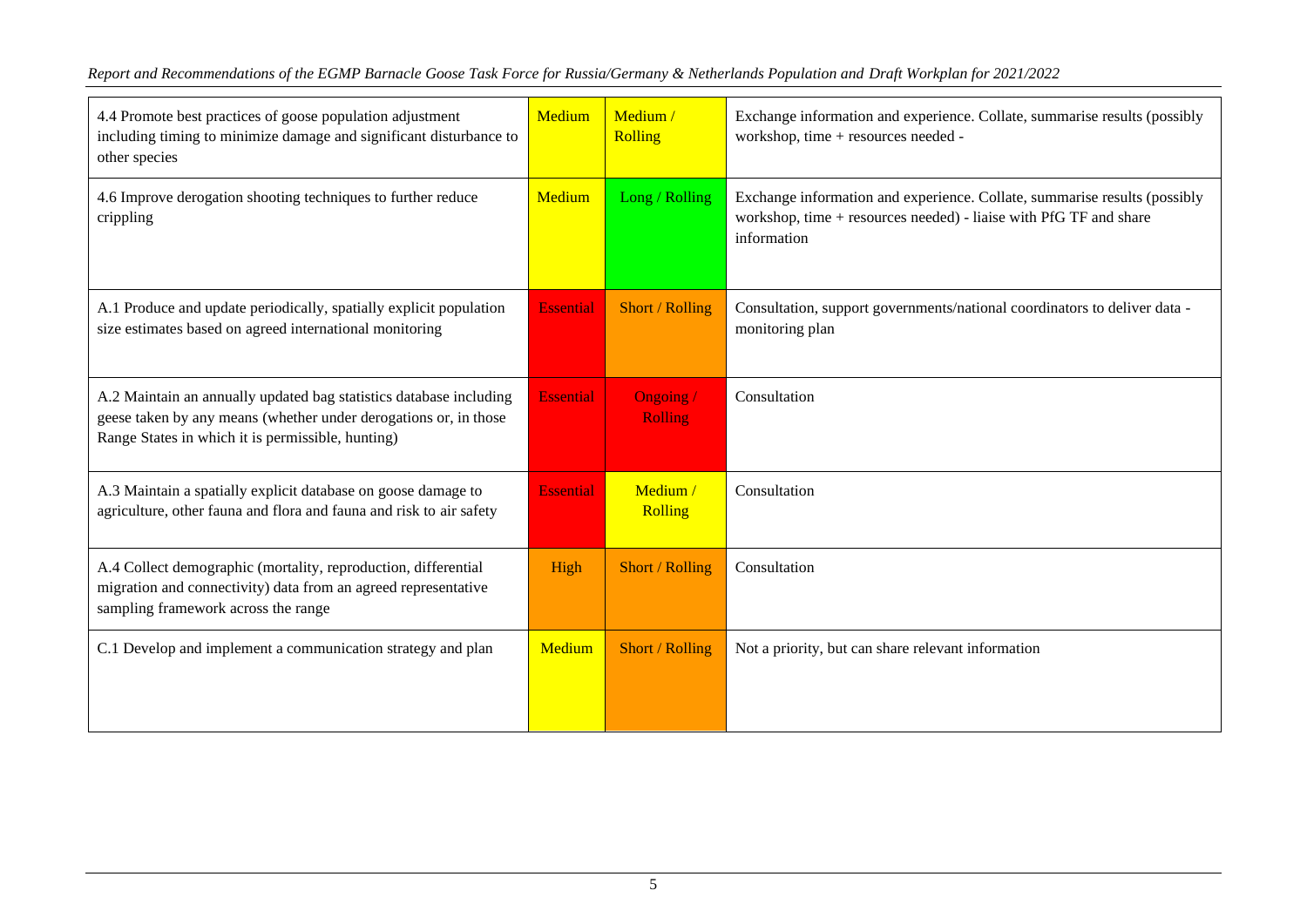| D.1 Develop a specific guidance on the application of Art. 9 of the<br>Birds Directive in the context of the Barnacle Goose Management<br>Plan                   | <b>Essential</b> | <b>Immediate</b> | EC: If in light of the implementation of derogations, further need for<br>clarification on derogations under Art. 9 of the BD is identified, provide<br>additional guidance. Not dealt within the TF. |
|------------------------------------------------------------------------------------------------------------------------------------------------------------------|------------------|------------------|-------------------------------------------------------------------------------------------------------------------------------------------------------------------------------------------------------|
| D.2 For Range States in which hunting is legal, review national<br>legislation in the light of the framework legal guidance document<br>developed under the EGMP | <b>Essential</b> | <b>Immediate</b> | X                                                                                                                                                                                                     |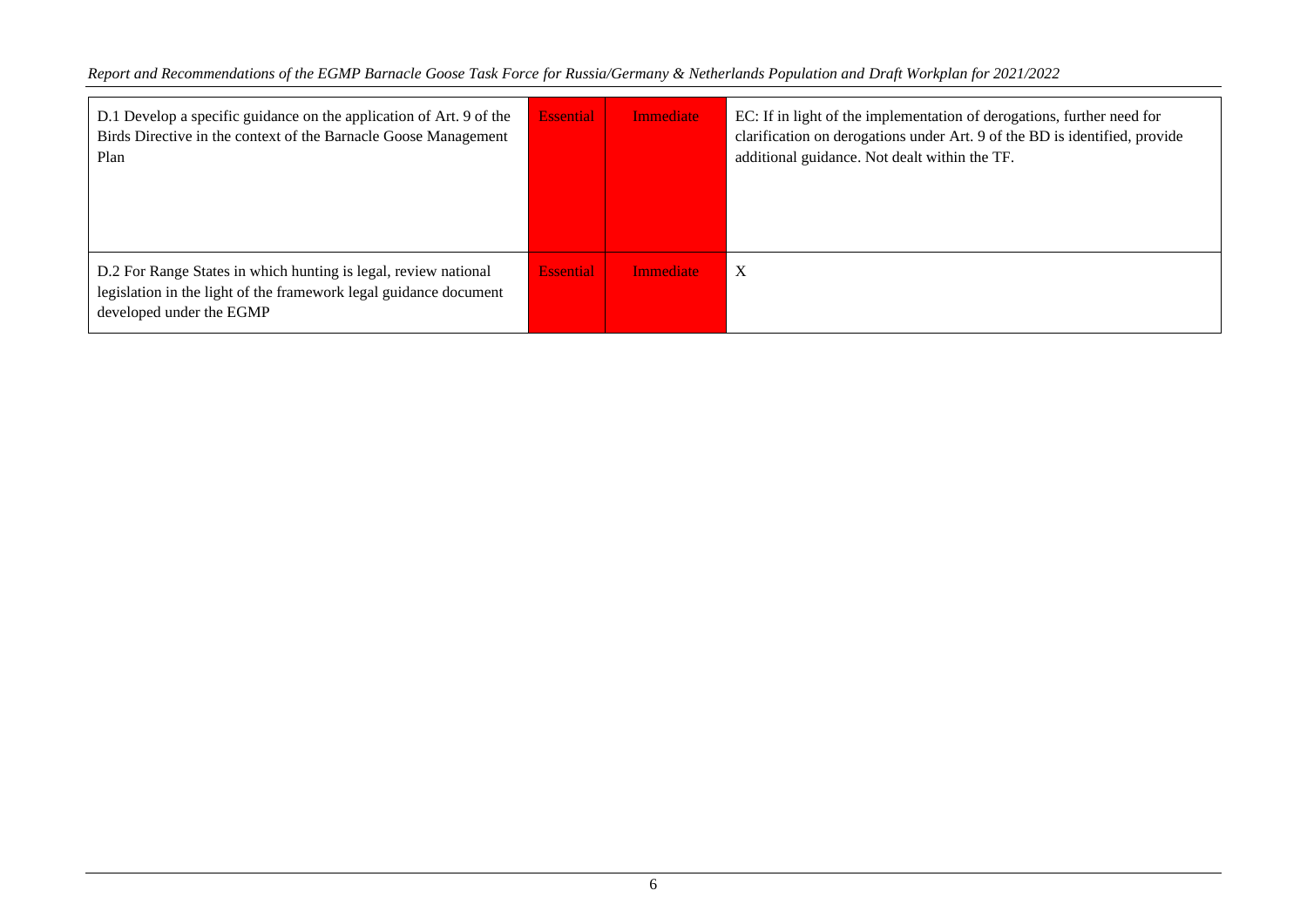| Annex 1. Members of the Barnacle Goose Task Force as of May 2021 |
|------------------------------------------------------------------|
|------------------------------------------------------------------|

| <b>Country/Organisation</b>                                                            | Representative                             | <b>Affiliation</b>                                                               |
|----------------------------------------------------------------------------------------|--------------------------------------------|----------------------------------------------------------------------------------|
|                                                                                        | Floris Verhaeghe                           | Nature and Forest Agency                                                         |
| Belgium                                                                                | Frank Huysentruyt                          | Research institute for Nature & Forest<br>(INBO)<br>Flemish government           |
| Denmark/EGMP Data<br>Centre                                                            | Jesper Madsen                              | Aarhus University                                                                |
| Denmark/CIC -<br><b>International Council for</b><br>Game and Wildlife<br>Conservation | Iben Hove Sørensen                         | Danish Hunter Association                                                        |
| Denmark                                                                                | Søren Egelund Rasmussen                    | Danish Environmental Protection Agency                                           |
| Estonia                                                                                | Ivar Ojaste                                | <b>Estonian University of Agriculture</b>                                        |
| <b>European Commission</b>                                                             | Joseph van der Stegen                      | Directorate-General for Environment<br>Nature Unit                               |
|                                                                                        | Esko Hyvärinen                             | Ministry of the Environment                                                      |
| Finland                                                                                | Nina Mikander                              | Ministry of the Environment                                                      |
|                                                                                        | Markku Mikkola-Roos                        | <b>Finnish Environment Institute</b>                                             |
| Germany                                                                                | Markus Nipkow                              | Lower Saxony Water Management, Coastal<br>Defence and Nature Conservation Agency |
|                                                                                        | <b>Wilmar Remmelts</b><br>(TF Coordinator) | Ministry of Agriculture, Nature and Food<br>Quality                              |
| Netherlands                                                                            | Kees Koffijberg                            | Sovon Vogelonderzoeck Nederland                                                  |
|                                                                                        | Teresa Kalverboer                          | Province of Seeland                                                              |
|                                                                                        | Gerben Mensink                             | Province of Friesland                                                            |
| Norway                                                                                 | Ingunn Tombre                              | <b>NINA</b>                                                                      |
| Sweden                                                                                 | Per Risberg                                | <b>Swedish Environmental Protection Agency</b>                                   |